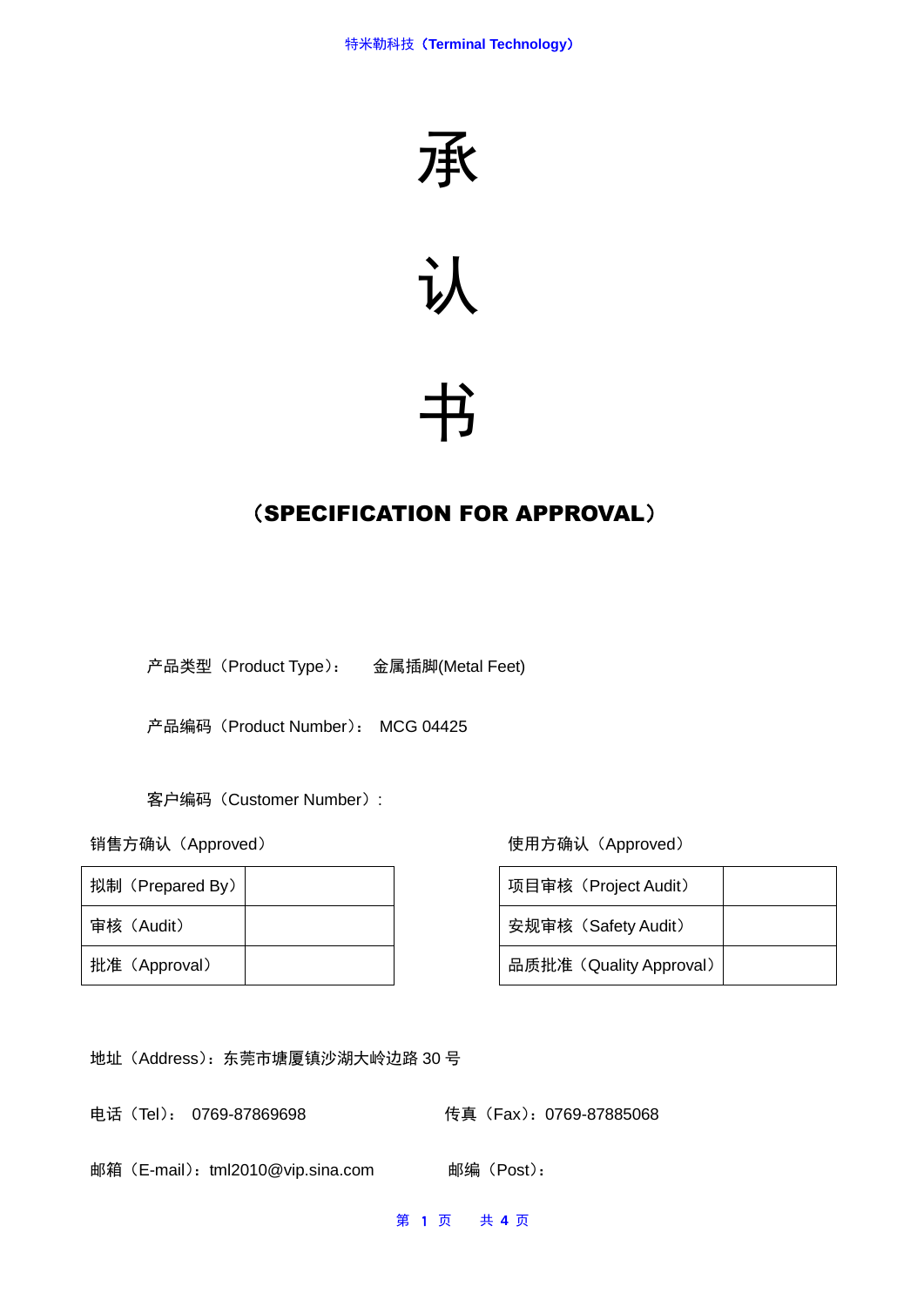客 户(Customer):

客户型号(Customer Number):

销售方(Sales): 东莞特米勒电子科技有限公司

销售型号(Sales Number): MCG 04425

### 金属插脚版本修订页

#### (Metal feet revised version of page)

| 序号 (No.) | 版本 (Version) | 更改内容 (Changes to the Content) | 更改日期 (Change Date) |
|----------|--------------|-------------------------------|--------------------|
|          | A            | 新归档 (New Archive)             | 2017-08-23         |
| 2        |              |                               |                    |
| 3        |              |                               |                    |
| 4        |              |                               |                    |
| 5        |              |                               |                    |
| 6        |              |                               |                    |
| 7        |              |                               |                    |
| 8        |              |                               |                    |
| 9        |              |                               |                    |

一、型号(Type): MCG 04425 (参考图 Reference Picture)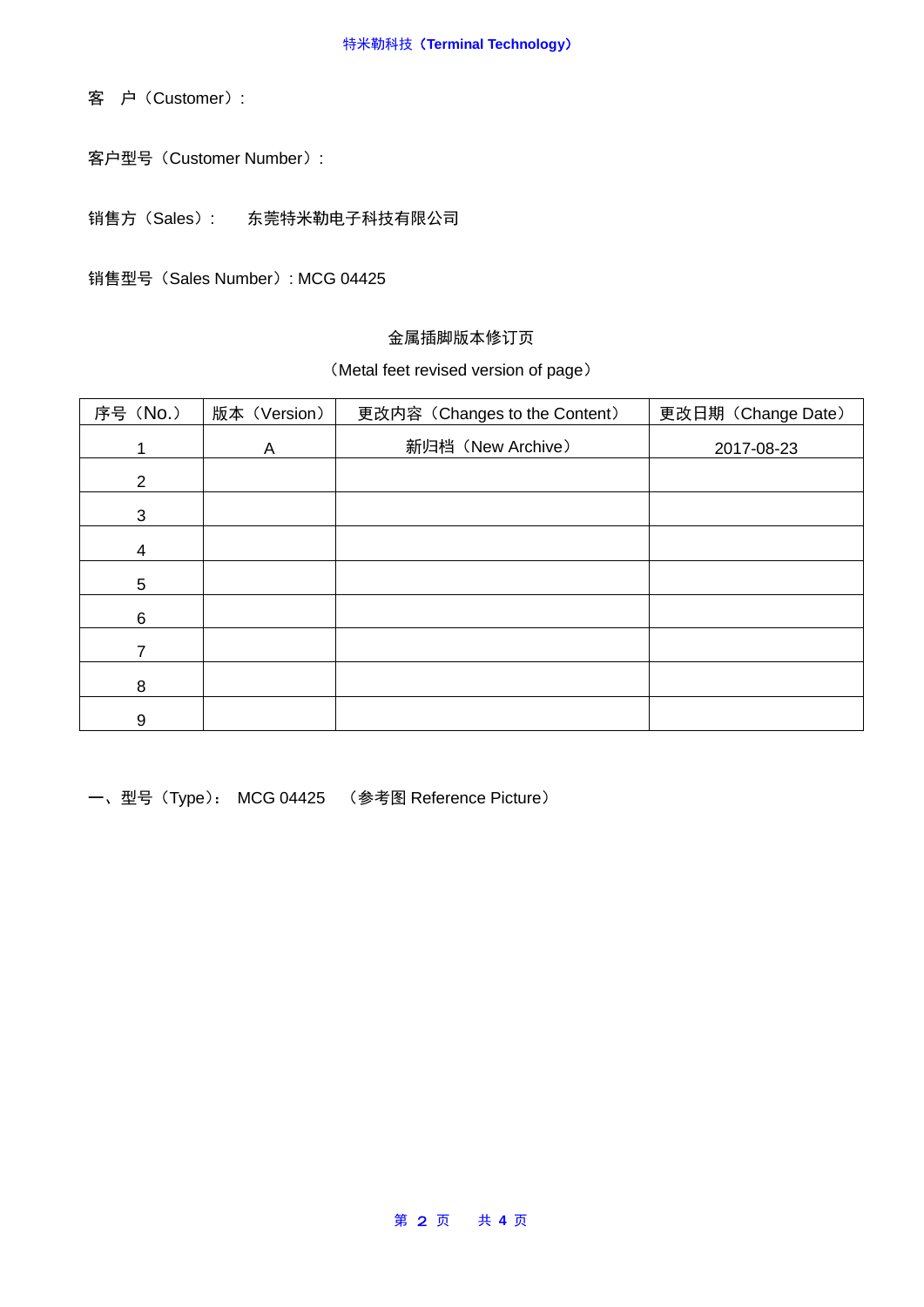二、图形(Drawing)





# 公差(Tolerance)

| >200          | ±1.20 |
|---------------|-------|
| >120          | ±1.00 |
| $>30$ ~ 120   | ±0.60 |
| $> 6 \sim 30$ | ±0.40 |
| $> 0 \sim 6$  | ±0.25 |

# 三、BOM 表 (BOM Table)

| 序 号<br>(No.) | 称<br>名<br>(Name) | 材<br>质<br>(Material) | 面处理<br>表<br>(Surface Treatment) | 数量<br>(Amount) |
|--------------|------------------|----------------------|---------------------------------|----------------|
| (1)          | 插<br>脚 (Feet)    | 黄<br>铜(Brass)        | 镀 锡 (Tin Plating)               |                |
| (2)          | 垫<br>片(Nut)      | 钢 材 (Steel)          | 镀 锡 (Tin Plating)               |                |

#### 第 3 页 共 **4** 页